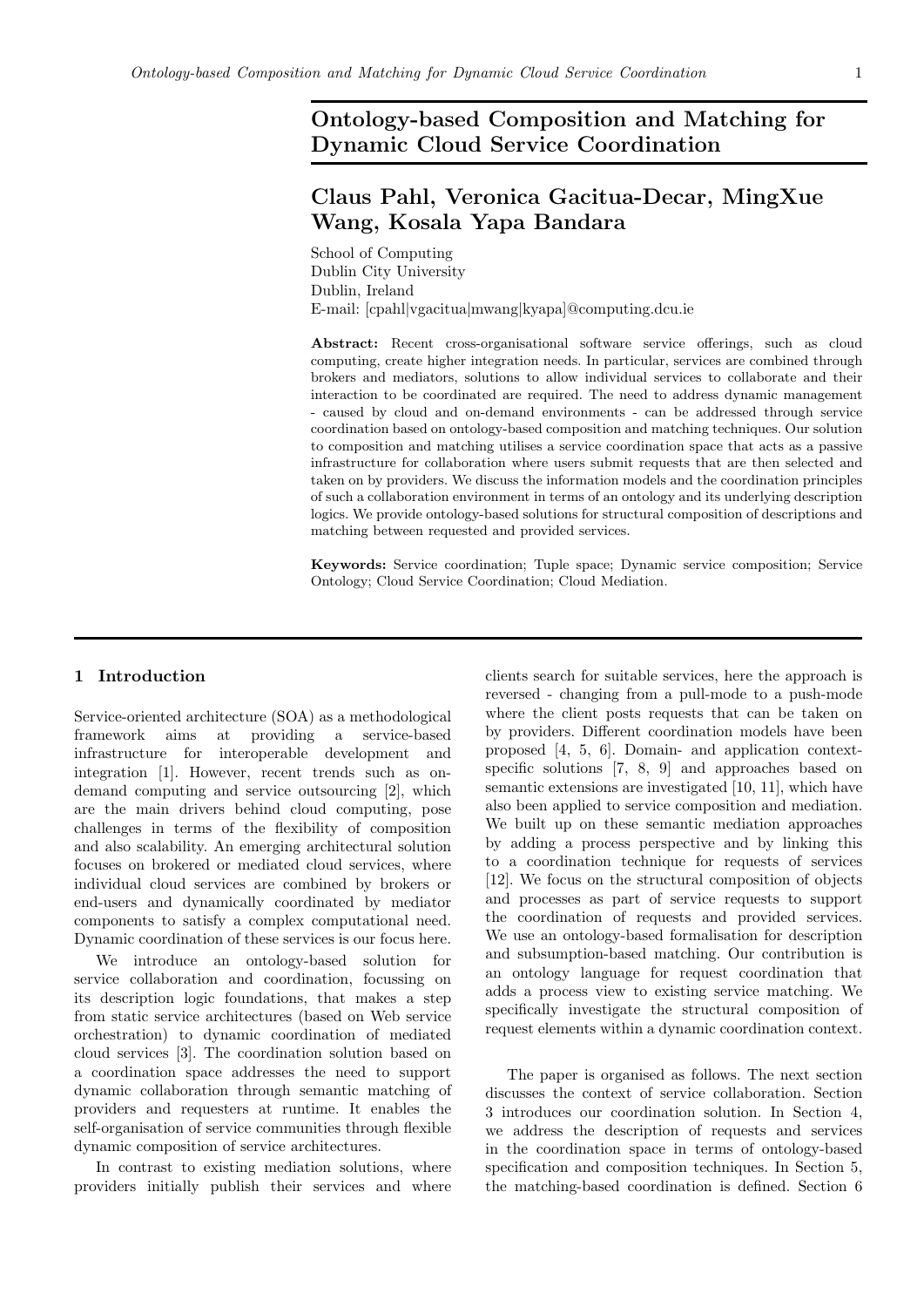discusses evaluation aspects. We discuss related work in Section 7 before ending with some conclusions.

# 2 Service Collaboration and Coordination Spaces

Cloud and on-demand computing are emerging as new forms of providing and consuming software as services to enable an integrated collaboration of service communities. Applications often exhibit a more dynamic nature of interaction, particularly, if the service combinations are dynamically brokered and mediated, which requires techniques for the identification of needs and behaviours and the association and customisation of provided services to requested needs [13].

A scenario shall motivate our solution. Customer care is a classical enterprise software scenario (layered on top of a full software system) that can be enhanced through distributed, on-demand collaboration infrastructure.

- Sample application objects are software objects, problem descriptions and help files.
- Activities include explanations or activities to repair/adapt software.
- Two sample processes are a software help wizard that guides an end-user through a number of steps to rectify a problem and a customer care workflow that in a number of steps identifies a problem, decides on a resolution strategy and implements the latter (e.g. through adaptation/change of components).

Initially, a user asks for help by posting a request referring to a software component (e.g. a search feature) and a problem (e.g. help file not OK), see Fig. 1. An analysis service takes on the task and determines whether explanation and guidance is sufficient or whether the software itself needs to be changed. In both cases, new requests (objects and goals) are generated. In the first case, the discovery of suitable responses (e.g. by correcting help files) is the aim. In the second case, software changes need to be implemented. Different providers (private cloud service providers in our context) might compete for the same request and only one will be selected based on the dynamic context. Automatically identifying the ongoing process pattern allows a more targeted processing of the initial goal.

The currently most widely adopted approach to service composition is to develop service processes that are orchestrations of individual services [1]. Service orchestrations are executable process specifications based on the invocation of individual services, e.g. in WS-BPEL, the business process execution language. While this is successful for intra-organisational software integration, limitations exist in particular for ondemand and software outsourcing activities such as cloud computing.

- Firstly, the inflexible nature: common to both orchestration and choreography is the static nature of these assemblies, requiring them to be predefined, which can only be alleviated to some extent through dynamic adapter generation [15].
- Secondly, the lack of scalability: orchestrations are simple process programs without abstraction mechanisms, thus restricting the possibility to define complex and manageable system specifications.

A look at the scenario illustrates the identified limitations. Increasing flexibility of composition by allowing partners (service users and providers) to dynamically join or leave the community is not possible using the classical approach using hardcoded orchestrations or choreographies. The dynamic requesting and providing of services (by asking for activities to be executed on objects to achieve a goal) avoids complex, pre-defined definitions of service orchestrations or choreographies, thus making the coordination more scalable through self-organisation.

# 3 Service Coordination Spaces

The solution to address flexibility and scalability of collaboration is a coordination space, which acts as a passive infrastructure to allow communities of independent users (initially requestors) and providers to collaborate through matching of requests and provided services, see Fig. 2. It is governed by coordination principles:

- tasks to perform an activity on an object occur in states
- services collaborate and coordinate their activities to execute these tasks
- advanced states are reached if the execution is permitted by guards

The central concepts are objects and goals (the latter reflecting outcomes of activities) provided together as services and processes that are seen as goal-oriented assemblies of services. Service requesters enter a typed object together with a goal that defines the processing request. Service and process providers can then select (match) this processing request. The coordination space is complemented by a knowledge space, which provides the crucial reasoning support for matching.

The coordination space is a repository for requests that allows requests and potential providers to be coordinated. The knowledge space provides platform functionality, e.g. the request matching and required transformations. The Web service platform provides with UDDI a static mediator in repository form that is not suitable to support dynamic collaboration. Our proposal is also different from UDDI in a more fundamental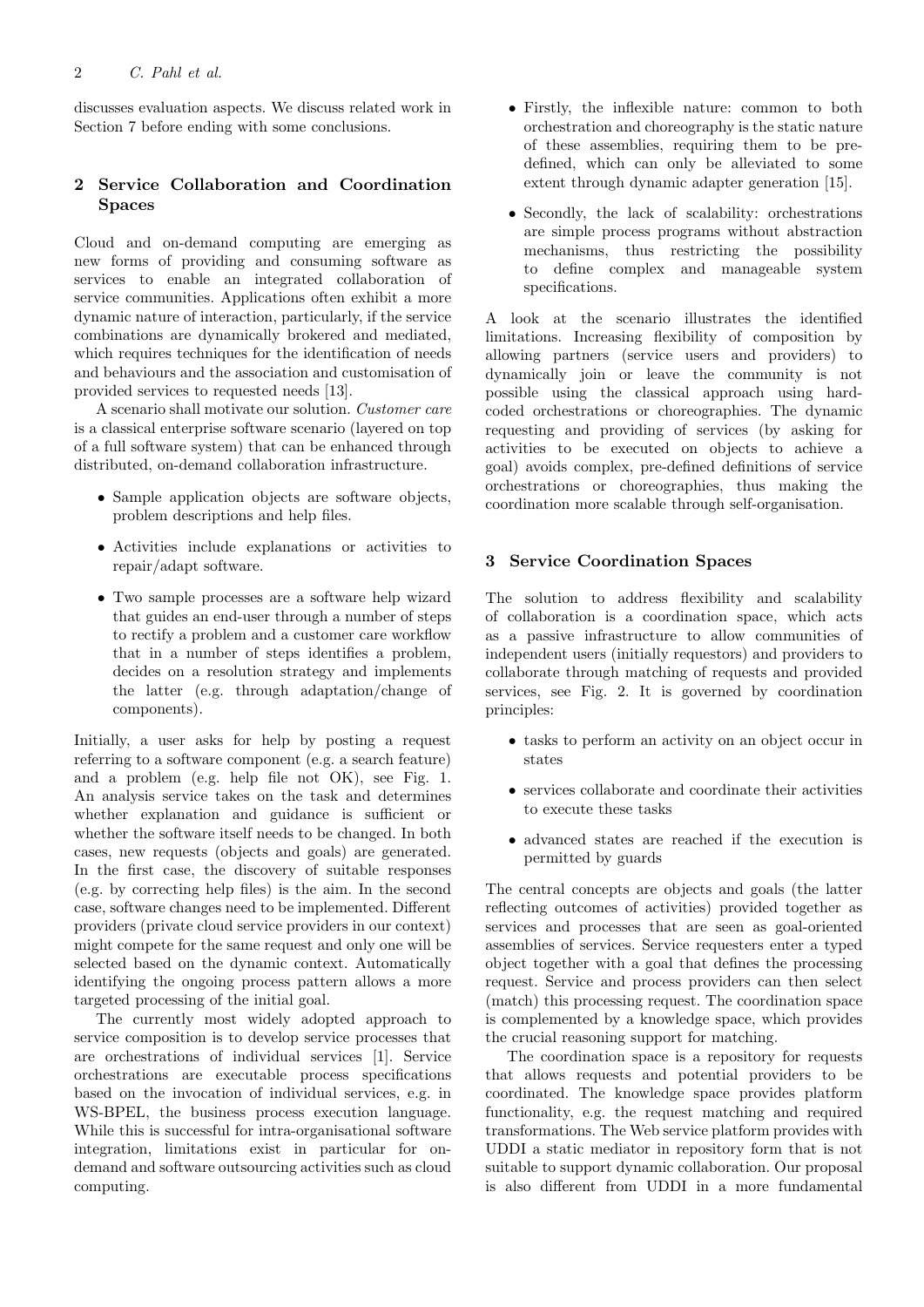

Figure 1 Coordinated Process of Requests.

way. It changes the perspective of the client from a pull- to a push-approach. Instead of querying (pull) the repository for suitable published entries, they submit (push) requests here, which in turn are picked up by providers.

# 4 Request Specification, Transformation and Composition

Based on an information model for coordination requests and its underlying ontological foundations, three aspects shall be investigated:

- the specification of coordination requests using the ontology-based information model – this forms the foundations for semantic matching, since requests are at the core of the coordination approach,
- the transformation between different object representations to allow adaptation between coordination participants to allow for an increased degree of flexibility for inexact request matches,
- the composition of request elements to facilitate request decomposition and the enablement of a process-style request processing.

From an ontology technology perspective, we need to define a request language (with support for composed objects and processes through composition operators and role expressions), an ontology mapping technique (for adaptation purposes), and a formalisation of composition for the three aspects, respectively. We start with an information model and ontology basics, before addressing the three aspects in turn.

#### 4.1 Information Model

Users are usually concerned with processing objects such as electronic documents passing through business processes. The central concepts of our information model are objects, goals and processes, which together form requests:

- Changing, evolving objects are dynamic entities. This follows trends to focus on structured objects and documents as the central entities of processing, as proposed by ebXML and other business standards.
- Goals are declaratively specified, expressing the requested result of processed objects [16]. Essentially, the aim is to allow users and providers to refer to them declaratively, e.g. in the form of a goal-oriented user request (requesting object processing) and to enable semantic goal-based matching.
- The *process* notion refers to business and workflow processes. States of the process are points of variation for objects: object data evolves as it passes through a process. Goals relating to objects are expressed in terms of states of the processes where a process state is considered at the level of individual object modifications. The link to objects is provided via states of processes. Process-centricity is the central feature of service coordination here, allowing us to retain the compositional principle of Web services.

Cloud computing as an information processing and management infrastructure technology would benefit from requests being formulated in terms of the underlying information objects being processed, an abstract specification of goals and the process that the individual processing activities are embedded in. We will now formalise this information model in terms of a description logic-based ontology for the specification and composition of requests.

## 4.2 Ontologies and Description Logic

Our solution is a description logic-based composition ontology to support matching between requests and provided services. Ontologies are a good candidate for the semantic, goal-oriented specification of objects and processes [17]. We introduce the core of the description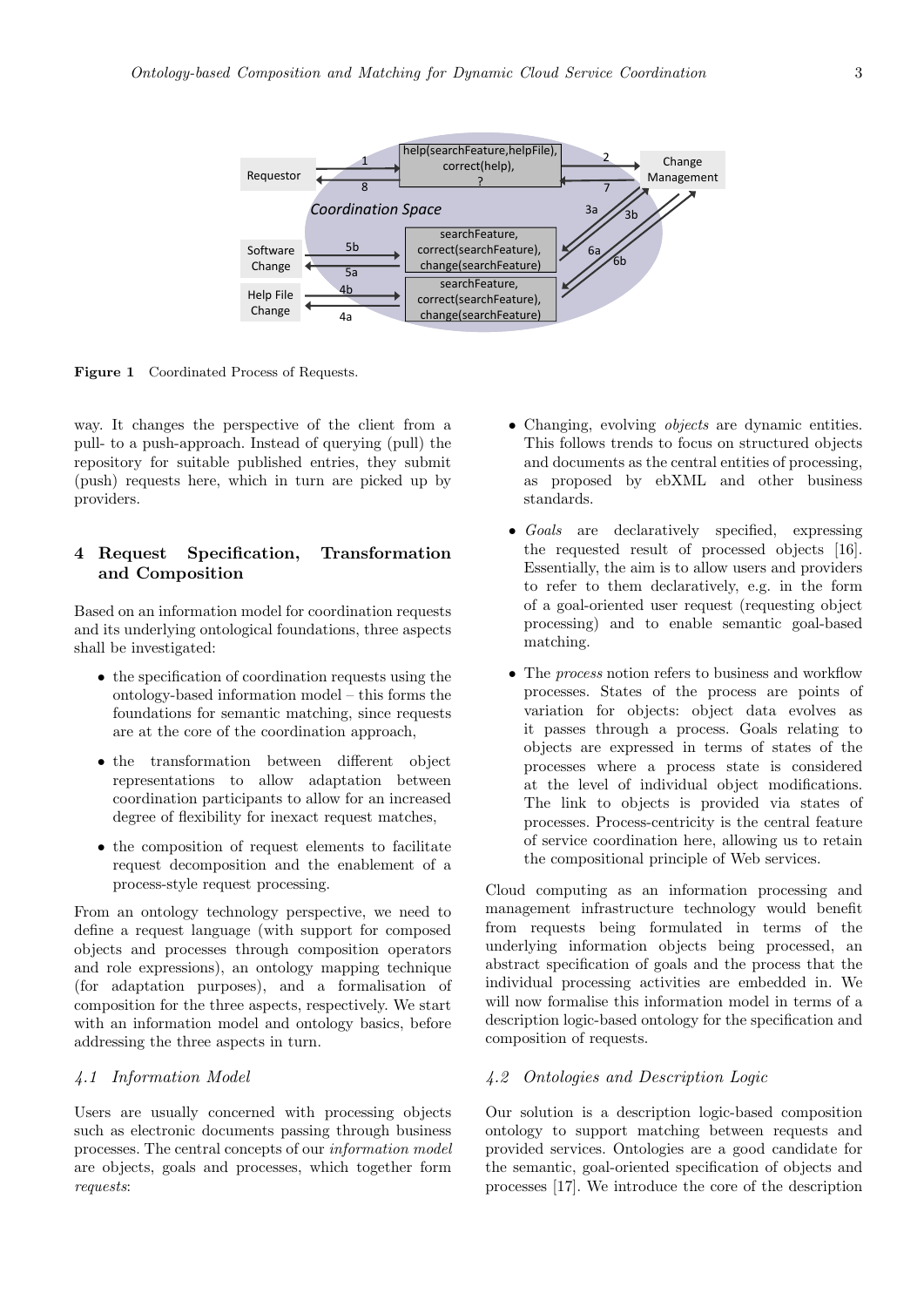

Figure 2 Coordination and Knowledge Space Architecture.

logic language  $\mathcal{ALC}$  [18], which defines ontology languages like OWL-DL. ALC provides combinators and logical operators that suffice for our service composition ontology. It consists of three basic elements:

- Concepts are the central entities. Concepts are classes of objects with the same properties. Concepts represent sets of objects.
- Roles are relations between concepts. Roles define a concept through other concepts. We distinguish two role types: descriptive roles to define static properties and transitional roles to define activities (object state changes in processes).
- *Individuals* are named objects.

Individuals can be thought of as constants, concepts as unary predicates, and roles as binary predicates. A Tarski-style model semantics based on an interpretation I maps concepts and roles to corresponding sets and relations, and individuals to set elements. Properties are specified as concept descriptions:

- Basic concept descriptions are formed as follows: A denotes an atomic concept; if C and D are (atomic or composite) concepts, then so are  $\neg C$  (negation),  $C \sqcap D$  (conjunction),  $C \sqcup D$  (disjunction), and  $C \rightarrow D$  (implication).
- Value restriction and existential quantification, based on roles, are concept descriptions that extend the set of basic concept descriptions. A value restriction  $\forall R.C$  restricts the value of role R to elements that satisfy concept  $C$ . An existential quantification  $\exists R.C$  requires the existence of a role value.

The combinators are defined using classical set-theoretic, i.e. extensional concept interpretations. Given a value set  $S$ , we define the model-based semantics of concept descriptions as

$$
\top^I = \mathcal{S} \text{ and } \bot^I = \emptyset
$$
  
\n
$$
(\neg A)^I = \mathcal{S} \setminus A^I \text{ and } (C \sqcap D)^I = C^I \cap D^I
$$
  
\n
$$
(\forall R.C)^I = \{a \in S \mid \forall b \in S.(a, b) \in R^I \to b \in C^I\}
$$
  
\n
$$
(\exists R.C)^I = \{a \in S \mid \exists b \in S.(a, b) \in R^I \land b \in C^I\}
$$

Combinators  $\sqcap$  and  $\rightarrow$  can be defined based on  $\sqcup$  and  $\neg$ as usual. An *individual* x defined by  $C(x)$  is interpreted by  $x^I \in \mathcal{S}$  with  $x^I \in C^I$ .

Structural subsumption  $\sqsubseteq$ , used for service component matching in Section 5, is a relationship defined by subset inclusions for concepts and roles. Structural subsumption (subclass) is weaker than logical subsumption (implication) [18]. Subsumption can be further characterised by axioms such as the following for concepts  $C_1$  and  $C_2$ :  $C_1 \sqcap C_2 \sqsubseteq C_1$  or  $C_2 \rightarrow C_1$  implies  $C_2 \sqsubseteq C_1$ . The expression  $C_1 \equiv C_2$  means equality. The concept descriptions can be mapped to predicate logic, which clarifies the reasoning capabilities of the approach. A concept C can be thought of as a unary predicate  $C(x)$  for a variable x and roles R as binary predicates  $R(x, y)$ , i.e. concept descriptions like  $\exists R.C$  are mapped to  $\exists y.R(x,y) \wedge C(x)$ .

## 4.3 Ontology-based Specification of Requests

We semantically enrich an information model – a conceptualisation – capturing object structure, object modification states and an object evolution process [19]. Ontologies with descriptive and operational layers through an encoding of dynamic logic in a description logic provide the foundations for our object and process specification framework. This allows us include behavioural and temporal aspects into the core ontology framework capturing objects  $[20]$ <sup>1</sup>.

• Objects types are represented as concepts in a domain ontology. Objects in the form of XML data schemas, embedded into an assumed domain ontology, represent the object type. A composition relationship becomes a core generic relationship for our request ontology (in addition to the traditional subsumptionbased taxonomic relationship). Structural nesting of XML elements is converted into ontological composition relationships.

Sample objects are a searchFeature and a helpFile, connected by a help role.

• Goals are properties of the object concepts stemming from the ontology (covering domainspecific properties as well as software qualities). Goals are expressed in terms of ontologybased properties of objects (concept descriptions), denoting states of an object reached through processing.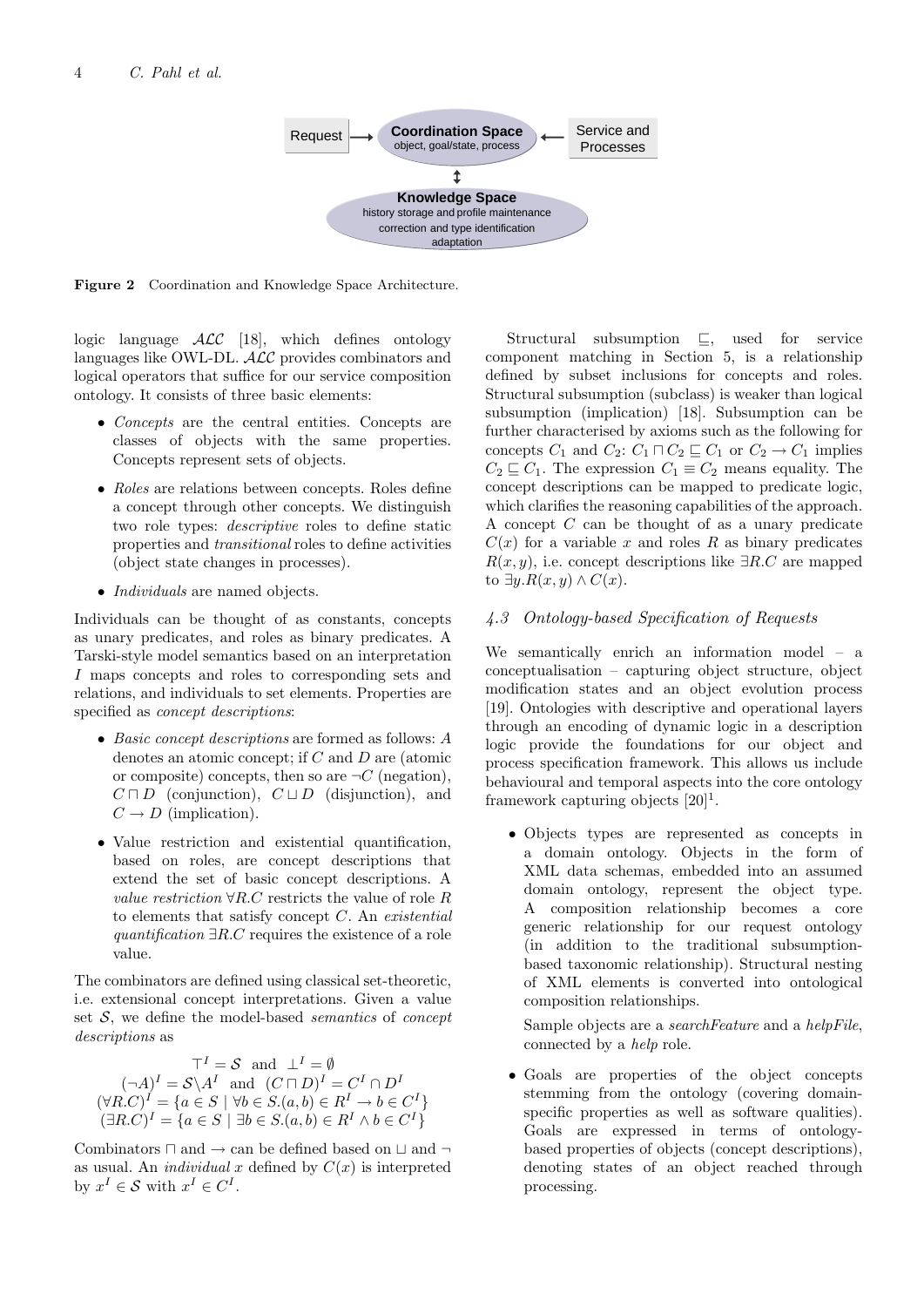A sample goal is correct(help), which might need to be resolved by modifying the respective role source and target.

• Processes are based on a service process ontology with service process composition operators in the form of transitional roles (like sequencing ';', choice '+' or iteration '!' – see [20] for details) as part of the ontology. Processes are specified based on input and output states linked to goals as properties.

A sample process is *analyse*(help);  $(charge(searchFeature) + change(helpFile)).$ 

A sample object is a software component, the goal the request to change parameters. This would form a semantically annotated service goal specification

## $\exists change.typeOf(cmp, TypeA) \sqcup typeOf(cmp, TypeB)$

here requesting the object to be changed such that the type of the component *cmp* is one of the specified  $TypeA$ or  $TypeB.$  change is a transitional role here.

A software component as an object in the context of customer care has properties such as deployed, analysed, or changed. A maintenance process could be expressed as a cyclic process !(deploy; analyse; change) which defines an iteration of the 3-sequence of activities. In terms of the ontology, this process specification is a composed role description that can be further specified, e.g.

#### $\forall (de ploy; analyse; change). consistent(state)$

saying that the sequence is expected to result in a consistent state. We call these roles transitional as they result in state transitions. A subprocess has been used above in the process part of the sample request triple.

The notions of a request specification and its semantics need to be made more precise. We assume a request to be a specification  $request = \langle \Sigma, \Phi \rangle$  based on the elementary type ontology with a signature  $\Sigma =$  $\langle C, R \rangle$  consisting of concepts C and roles R and concept descriptions  $\phi \in \Phi$  based on  $\Sigma$  which cover both goals and processes through descriptive and transitional roles. A request is interpreted by a set of models M. The model notion refers to algebraic structures that satisfy all concept descriptions  $\phi$  in  $\Phi$ . The set M contains algebraic structures  $m \in M$  with classes of elements  $C^I$  for each concept C, relations  $R^I \subseteq C_i^I \times C_j^I$  for all roles  $R: C_i \to C_j$  such that m satisfies the concept description. Satisfaction is defined inductively over the connectors of the description logic  $\text{ALC}$  as usual [18]. A signature  $\Sigma$  defines the request language vocabulary, e.g. consisting of domain-specific object component, activities change or deploy, and property typeOf.

The combination of two request specifications should be conflict-free, i.e. semantically, no contradictions should occur. A consistency condition can be verified by ensuring that the set-theoretic interpretations of two objects  $S_1$  and  $S_2$  are not disjoint,  $S_1^I \cap S_2^I \neq \emptyset$ , i.e. their combination is satisfiable and no contradictions occur.

### 4.4 Object Adaptation and Transformation

Objects are represented through XML schemas that in practice implement the signature construct  $\Sigma$  from the previous section. Often, particularly in multitenancy situations where a service is shared, the user representation of objects will not always that of the provider (e.g. when for instance user organise and access help files in different ways locally) and, consequently transformations are necessary to adapt structural representation differences. The consequence are inexact matches due to syntactical representation differences. This can be remedied by transformation rules based on a domain ontology that map between semantically equivalent, but structurally different representations. In the given scenario, this ontology would formalise software concepts. Here, the internal structure of an XML-based help file might vary, but cover the same aspects.

Domain ontologies define a knowledge-based object information model to constrain the integration and coordination model and make the transformation rules for the adaptation between representations consistent with the object models. This enhances the basic XMLbased object schema representation to an ontology-based model on which ontology-based mappings can be defined.

#### 4.4.1 Ontology-based Semantic Information Model

In order to avoid the verbosity of the XML-based OWL, an ontology-based representation akin to the Manchester syntax for OWL is used. A software and help data type that characterises the object structures for the case study can be semantically defined:

| $SoftwareFeature =$    |                                     |   |
|------------------------|-------------------------------------|---|
| $\exists$ componentID  | <i><u><b>Identification</b></u></i> | Λ |
| $\exists$ featureName  | Name                                |   |
| $\exists$ provServices | Service                             |   |
| $Help =$               |                                     |   |
| $\exists$ helpfileID   | $\overline{1}$                      |   |
| $\exists suppFeature$  | <i>SoftwareFeature</i>              |   |

Each object, like Help, is defined in terms of its properties, such as helpfileID. These properties associate information of a specific type or another concept to a given concept - helpfileID assigns an Identification, suppFeature another concept called SoftwareFeature. This description defines a semantic information model, represented graphically in Fig. 3, following Protégé in distinguishing data and object properties.

## 4.4.2 Schema Generation

This ontology model opens the opportunity to automatically generate coordination components, i.e. data schemas and transformation rules. Both are central ingredients for the coordination management. A canonical XML object schema can be automatically derived from this model, as the following example demonstrates: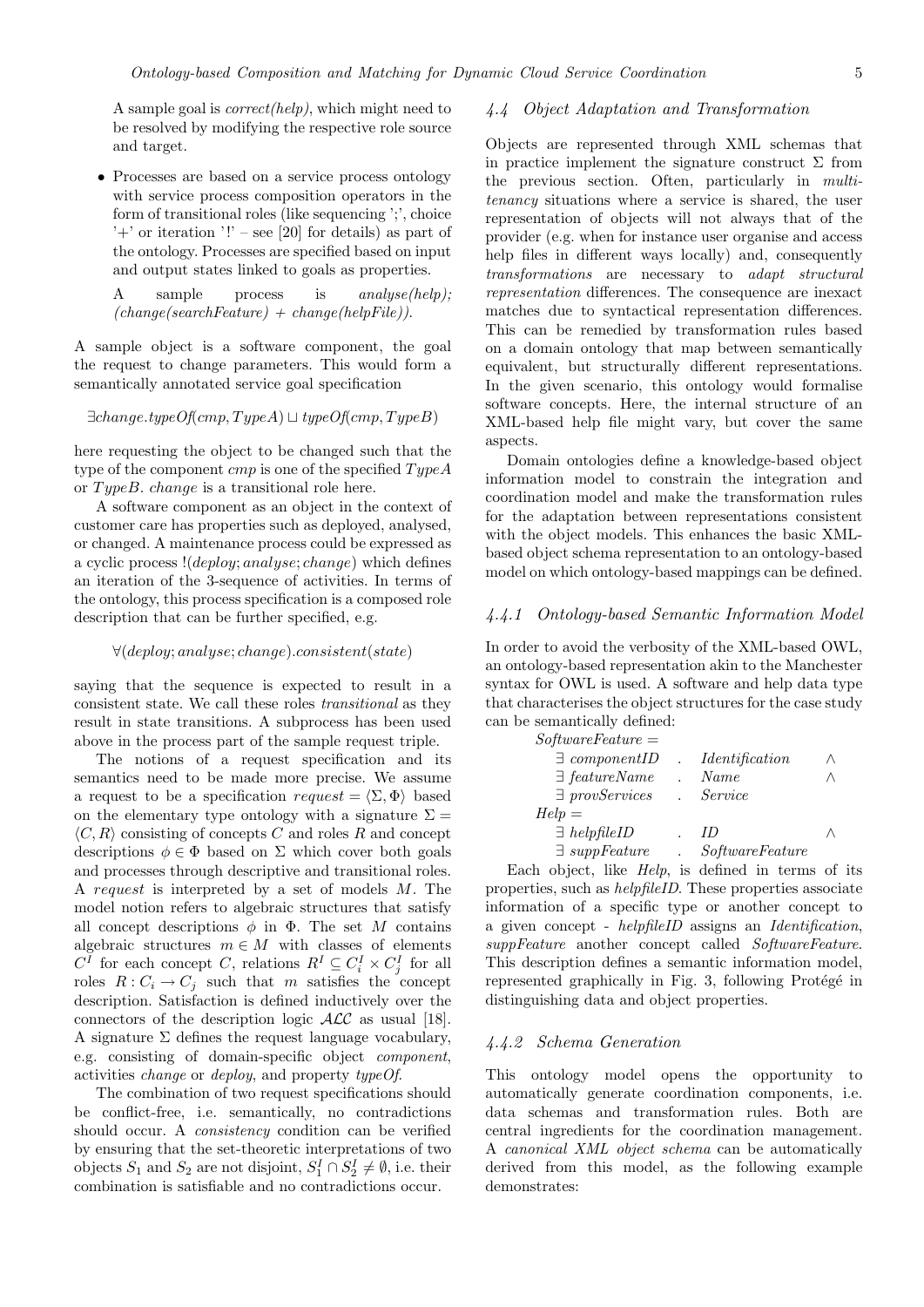

Figure 3 Semantic Information Model for the Feature and Help Objects.

#### <!ELEMENT SoftwareFeature(Service, Help) >

is a the element definition for a concept and properties can be represented as attributes:

| ATTLIST Help</th <th></th> |           |
|----------------------------|-----------|
| helpfileID                 | TD        |
| problem                    | Descr     |
| solution                   | $Descr$ > |

The global object integration schema is now defined as an abstract and interchangeable domain model. Any local object schemas are defined by mappings into either a global schema or directly into the domain ontology, see Fig. 3.

#### 4.4.3 Transformation Rule Generation

In addition to the canonical object schemas, more importantly transformations between local schemas can also be derived automatically from the ontology model and the schema mappings. A prerequisite is that each of the local schemas is mapped to the domain ontology.

While a basic solution for this transformation can easily be generated based on the semantic integration of all data aspects, an adequate transformation generation should also consider beneficial properties such as modularity. An algorithm for rule construction from the information model to an integration feature in the coordination space can be defined that creates modular ontology mapping rules - modular in the sense of there being a rule for each concept:

1. define a construction rule per concept of the target schema, based on concepts from the ontology. We define an ontology mapping  $\tau$  based on an ontology graph  $O = (C, R)$  as  $\tau_c(P_1, \ldots, P_n) = T$  with  $T =$  $(C', R')$  where the  $P_i$  are subgraphs of O and  $c \in$ C (such as  $helpArray$ ). O and T are local object schemata (ontologies).

- 2. identify semantically equivalent concepts in the source schema based on the ontology - local elements map to the same ontology concept. For each  $c' \in C'$  there is a  $c \in C$  that is semantically equivalent (i.e. both are mapped to the same concept d in the domain ontology (see Fig. 3).
- 3. for each concept, determine attributes and copy their counterparts from the source schema which preserves concept properties. For each  $r \in$ R, there is a role expression, defined based on  $r_1, \ldots, r_n \in R$  to allow the combination of roles into possibly nested structures (e.g. object-valued role sequences).

This defines consistent, i.e. semantics-preserving transformations that allows structural adaptation of object representations due to the semantic and not only syntactic integration of data [22]. Applied to the structural formulation of the object schemas of customer and provider, this means that for example the HelpArray and a Help file transformation rule can be automatically generated.

A sample set of generated transformation rules, here for the XML transformation language Xcerpt [14], is given below. The first rule produces the HelpArray by grouping and reconstructing individual and sequences of roles.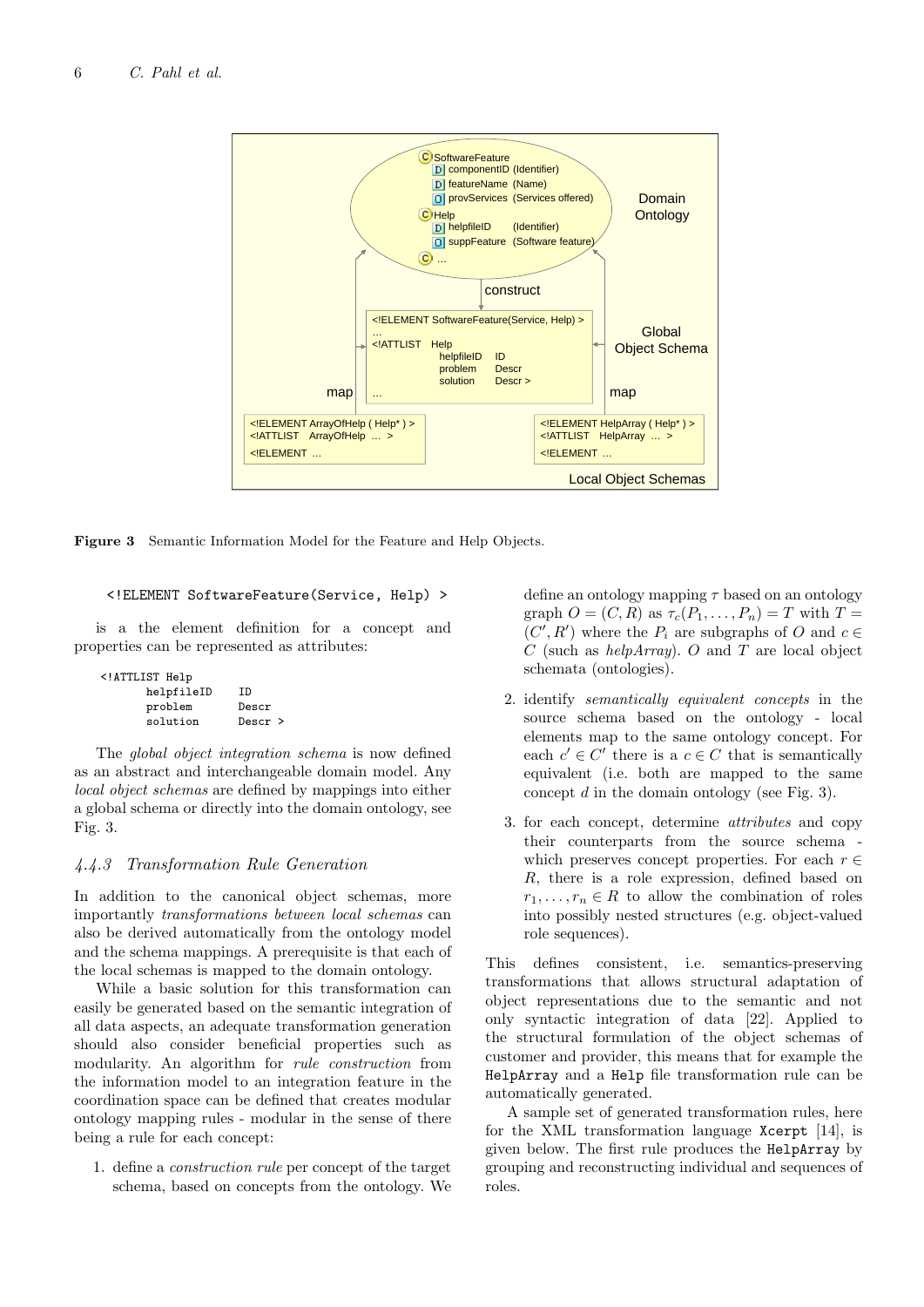```
CONSTRUCT
  HelpArray [
     var help,
      var helpfileID,
      all suppFeature [
         var featureName,
         all Service [ var serviceId, var serviceImpl ]
      ]]
  ]]
FROM
  Help [[ var help, var helpfileID ]]
AND
  SoftwareFeature [[
      var feature [[
          var service [[
      var serviceImpl ]] ]] ]]
```
Similar to other XML transformation languages, Xcerpt uses a pattern matching approach, using variables to identify structures in the input. The next rule gets Help data terms from the original input ArrayOfHelp.

```
CONSTRUCT
  Help [ var help, var helpfileID ]
FROM
  ArrayOfHelp [ var help, var helpfileID ]
```
While we have used Xcerpt, any other language for XML transformations can in principle be used. Xcerpt supports the generation of modular rules.

# 4.5 Ontology-based Object, Goal and Process Composition

The core format for request specifications has been defined, and we have shown how object transformations can be used to make matching more flexible and allow adaptation. We now add support for the compositionality of the request elements, which extends approaches such as [17, 21]. This facilitates the decomposition of requests into processing smaller objects through a composed process of individual object processing activities, as we already illustrated with the help decomposition into two smaller steps, see Fig. 1. Thus, the third request element, processes, are included as well.

### 4.5.1 Composition Principles

Subsumption is the central relationship in ontology languages, which allows concept taxonomies to be defined in terms of subtype or specialisation relationships. In conceptual modelling, composition is another fundamental relationship that focuses on the part-whole relationship. In ontology languages, composition is less often used [18]. The notion of composition can be applied in different ways:

• Structural composition. Structural hierarchies of architectural elements define the core of architectures. It can be applied to request objects here.

• Sequential (and behavioural) composition. Dynamic elements (processes) can be composed to represent sequential behaviour. Sequential composition can be extended by adding behavioural composition operators like choice or iteration.

We use the symbol " $\triangleright$ " to express the composition relationship. It is syntactically used in the same way as subsumption " $\sqsubseteq$ " to relate concept descriptions.

- Composition object hierarchies shall consist of unordered subcomponents, expressed using the component composition operator " $\triangleright$ ". An example is  $ProblemDescr \triangleright \textit{FaultCause},$  i.e. a ProblemDescr consists of FaultCause as a part. Composed objects are interpreted by unordered multisets.
- Processes can be sequences or complex behaviours that consist of ordered process elements, again expressed using the composition operator " $\triangleright$ ". An example is *maintenance*  $\triangleright$  *analysis*, meaning that maintenance is actually a composite process, which contains for instance an analysis activity. A more complex decomposed subprocess is maintenance  $\triangleright$  analysis; change; deployment. We see composite process implementations as being interpreted as ordered tuples providing a notion of sequence. For more complex behavioural compositions, graphs serve as models to interpret this behaviour.

#### 4.5.2 Request Composition

We introduce two basic syntactic composition constructs for object and process composition<sup>2</sup>, before looking at behavioural composition as an extension of sequential composition:

- The *structural composition* between C and D is defined through  $C \triangleright \{D\}$ , i.e. C is structurally composed of D if  $type(C) = type(D) = Object$ .
- The *sequential composition* between C and D is defined through  $C \triangleright [D]$ , i.e. C is sequentially composed of D if  $type(C) = type(D) = Process$ .

Note, that the composition operators are specific to the respective request element. This basic format that distinguishes between the two composition types shall be complemented by a variant that allows several parts to be associated to an element in one expression.

- The structural composition  $C \triangleright \{D_1, \ldots, D_n\}$  is defined by  $C > {D_1} \cap ... \cap C > {D_n}$ . The parts  $D_i, i = (1, ..., n)$  are not assumed to be ordered.
- The sequential composition  $C \triangleright [D_1, \ldots, D_n]$  is defined by  $C \triangleright [D_1] \sqcap \ldots \sqcap C \triangleright [D_n]$ . The parts  $D_i$  with  $i = (1, ..., n)$  are assumed to be ordered with  $D_1 \leq \ldots \leq D_i \leq \ldots \leq D_n$  prescribing an execution ordering  $\leq$  on the  $D_i$ .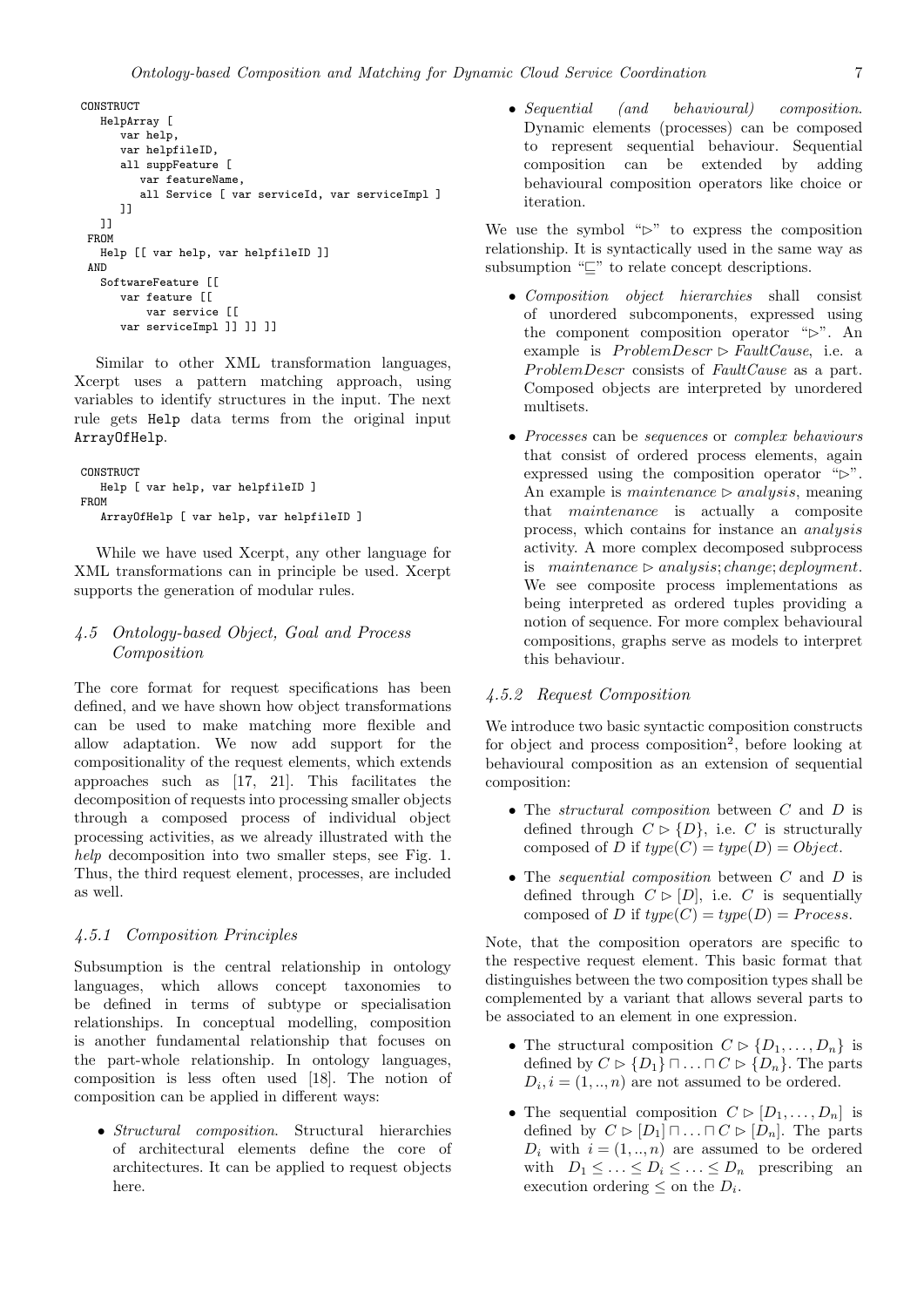The latter allows us to write maintenance-step  $\triangleright$ [deploy, analyse, redevelop] as a composed behavioural specification, which gives semantics to the expression deploy; analyse; redevelop.

The semantics of the two composition operators shall now be formalised. So far, models  $m \in M$  are algebraic structures consisting of sets of elements  $C<sup>I</sup>$  for each concept  $C$  in the service object signature and relations  $R^I \subseteq C^I \times C^I$  for roles R. We now consider elements to be composite:

- Structurally composite concepts  $C \triangleright$  $\{D_1, \ldots, D_n\}$  are interpreted as multisets  $C^I$  =  $\{ {D_1^{I}}^1, \ldots, D_1^{I^k}, \ldots, D_n^{I^1}, \ldots, D_n^{I^l} \} \}$ . We allow multiple occurrences for each concept  $D_i$ ,  $(i =$ 1, .., *n*). With  $c \in C^I$  we denote set membership.
- Sequentially composite concepts  $C \triangleright [D_1, \ldots, D_n]$ are interpreted as tuples  $C^I = [D_1^I, \ldots, D_n^I].$ Tuples are ordered collections of sequenced elements. Apart from membership, we assume index-based access to the tuples in the form  $C^{I}(i) = D_i^{I}, (i = 1, ..., n)$ , selecting the *i*-th element in the tuple.

While subsumption as a relationship is defined through subset inclusion, composition relationships are defined through membership in collections (multisets for structural composition and ordered tuples for sequential composition).

#### 4.5.3 Behavioural Composition

Behavioural specification is based on the process composition operators. These operators allow us to refine a process and specify detailed behaviour. While a basic form of behaviour (sequencing) has been defined, we can extend it to a more comprehensive approach that requires a more complex model semantics (graphs). This has reasoning implications, as we will discuss at the end of Section 5. We define a process  $P$  through a behavioural specification:  $P \triangleright [B]$  where B is a behavioural expression consisting of a basic process P or

- a unary operator '!' applied to a behavioural expression !B (iteration), or
- a binary operator '+' applied to two behavioural expressions  $B_1 + B_2$ , expressing non-deterministic choice, or
- a binary operator ';' applied to two behavioural expressions  $B_1$ ;  $B_2$ , expressing the previously introduced sequencing.

In line with the basic forms of composition, the iteration  $P \triangleright [B]$  is defined by  $P \triangleright [B, \ldots, B]$ , the choice  $P \triangleright$  $[B_1 + B_2]$  is defined by  $P \triangleright [B_1] \sqcup C \triangleright [B_2]$ , and the sequence  $C \triangleright [B_1 ; B_2]$  is defined as above.

We need to extend the semantic model by interpreting behaviourally composite processes through graphs  $(N, E)$  where processes are represented by edges

 $e \in E$  and nodes  $n \in N$  represent connection points for sequence, choice and iteration. The three operators are defined through simple graphs.

# 5 A Coordination Architecture for Services

The coordination functionality follows established coordination approaches like tuple spaces [4, 5] by providing deposit and retrieval functions for the space elements – tuples which consist of object type, goal and supporting process. Specifically, one deposit and two retrieval functions for the ontology-defined requests from the previous section are provided. We follow here a proposal from [5, 6] that extends the original Linda out, read and in operations:

- deposit(object!, goal!, process!), where the parameters are defined as above in Section 4, is used by the client who deposits a copy of the tuple [object, goal, process] into the coordination space. The exclamation mark '!' indicates that values are deposited. The process element is optional; it can be determined later to guide individual processing activities.
- meet(object?, goal?), with parameters as above, is used by a service provider and identifies a matching tuple in the coordination space. The question mark indicates that abstract patterns are provided that need to be matched by concrete deposited tuples. Ontological subsumption reasoning along the object concept hierarchy enhances the flexibility of retrieval by allowing subconcepts to be considered as suitable matches. A subconcept is here defined as a subclass of the concept in terms of the domain ontology, but it also takes the composition properties (see structural composition in the previous section) into account, i.e. requires structural equivalence.
- fetch(object?, goal?) is used as meet, but it does remove the tuple, blocking further access to the tuple. The coordination space will select the tuple that is deemed to be the closest subsumptionbased match, i.e. conceptually the closest in the ontological hierarchy of a given central domain ontology.

meet is used to inspect the tuple space; fetch is used if a requested task is taken on and is taken as a commitment to achieve the goal. We assume for simplicity here that provider results are directly communicated to the requester.

Matching in the meet and fetch operations is the critical activity here and shall be defined in terms of the three components of the ontological framework from the previous section:

• request matching based on a subsumption relationship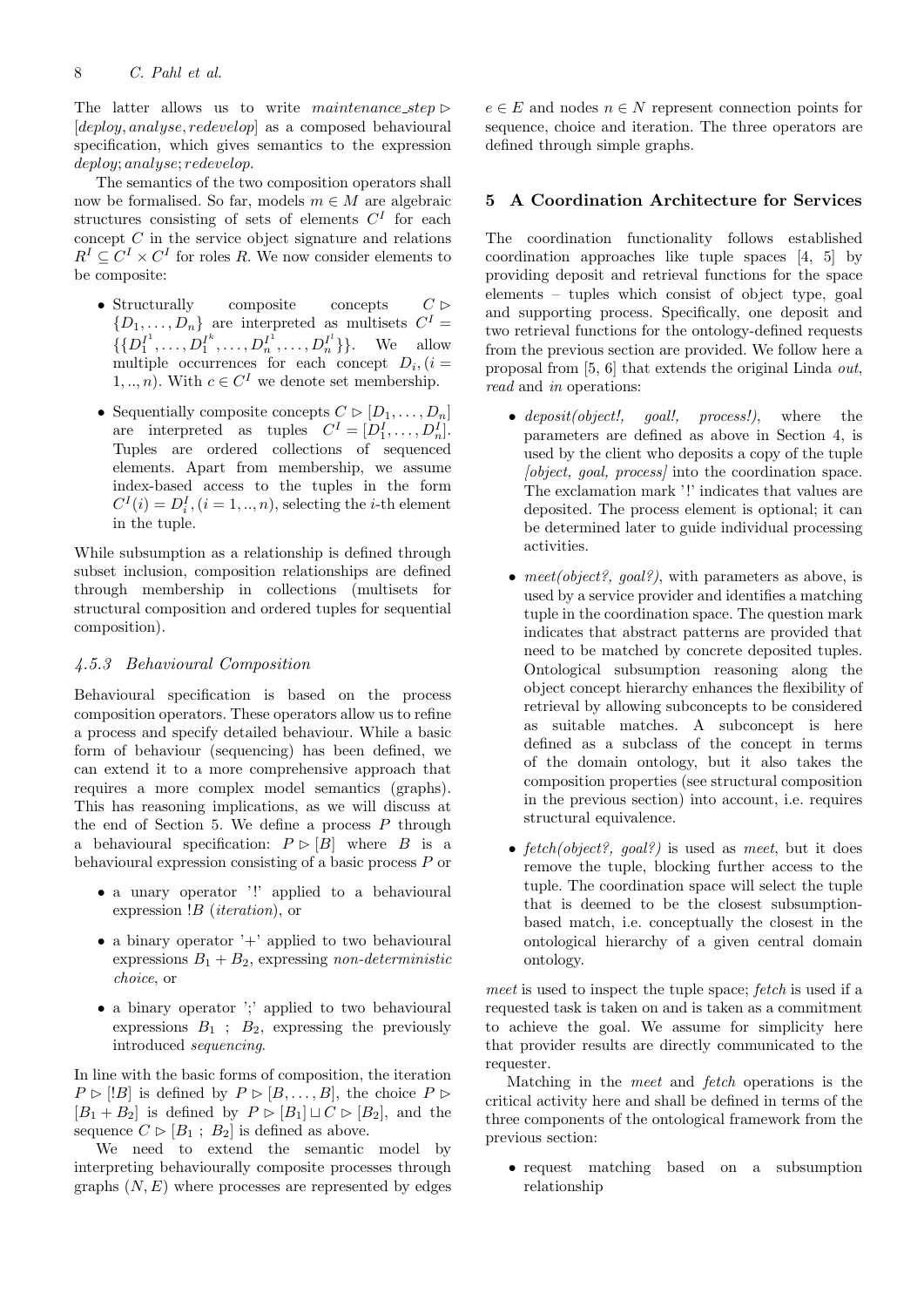- enhanced matching and object adaptation based on schema transformations
- decomposition of requests into internal processes.

We look at the application of the earlier ontology foundations now one-by-one.

#### 5.1 Meet and Fetch - Request Matching.

Subsumption is a relationship defined by subset inclusions for concepts and roles, which is here used to support matching between of provider capabilities and user goals. Providers inspect requests and match them against their own capabilities. We assume an exact match between structural objects here (an extension was introduced in the adaptation and transformation section). Goals are concept descriptions that are matched based on a subsumption relation. Subsumption is defined as follows:

- Subsumption  $C_1 \sqsubseteq C_2$  between two concepts  $C_1$ and  $C_2$  is defined through set inclusion for the interpretations  $C_1^I \subseteq C_2^I$ .
- Subsumption  $R_1 \subseteq R_2$  between two roles  $R_1$  and  $R_2$  holds, if  $R_1^I \subseteq R_2^I$ .

We use subsumption to reason about matching of two request descriptions based on transitional roles. OWLbased subsumption reasoners can support this task.

## 5.2 Meet and Fetch - Adaptation

The adaptation techniques presented earlier provide a means to enhance the matching. The core version assumes equality of object schemas, which can be relaxed into a bijective mapping with the transformation technique. If a mapping can be generated using the technique, then two structurally different, but semantically equivalent representation can be matched. The ontology provides the verifiable definition of semantic equivalence here.

# 5.3 Meet and Fetch - Decomposition into Processes

In Fig. 4, a process emerges from the sequence of events, indicated through numbered coordination operations. If this process is initially not given by the requester, then a process mining tool might identify one to guide and constrain further processing, but that is beyond the scope here. Processes can also be used to structure the cloud negotiation process - which will be discussed later on. The schematic example in Fig. 4 follows the customer care scenario and abstracts its activities that we outlined in Section 2: 1) client deposits the help request (problem description object with guidance as the goal), 2) one service provider meets and fetches the request, 3) provider creates and deposits two more requests - one to create a suitable help file for the problem, the other to determine whether the software needs to be modified (software entity as object and analysis request as goal), 4) these tuples are in turn fetched by other providers, 5) these providers then deposit solutions, 6) which are fetched by the initial provider, 7) who in turn deposits an overall solution, 8) which is finally used by the requester.

## 6 Evaluation

Our key concern here was the definition of an ontologybased language for dynamic request coordination. The example illustrates the need for the novel solution components of our approach:

- the advanced matching needs, here based on transformation-based object mappings and subsumption-based goal matching,
- the process aspect and the request composition mechanisms, which allow complex tasks to be broken up and managed by a specific process.

We have explored ontology-based solutions for these problems. These entail some theoretical concerns. While description and reasoning capabilities of our ontology solution have been illustrated, the tractability of reasoning is a central issue in the dynamic context here. While the richness of our description logic with complex roles that represent processes has some potentially negative implications for the complexity of reasoning, the complexity can be reduced here. We can restrict roles to functional roles. Another beneficial factor is that for roles negation is not required [18]. Then, decidability is achieved, which is critical for dynamic reasoning. A crucial problem is the decidability of the specification if concrete domains are added. Admissible domains guarantee decidability [18]. A domain D is called admissible if the set of predicate names is closed under negation, i.e. for any n-ary predicate  $P$  there is a predicate Q such that  $Q^D = (S^D)^n \backslash P^D$ , there is a name  $T_D$  for  $S^D$ , and the satisfiability problem is decidable; i.e. there exists an assignment of elements of  $S^D$  to variables such that the conjunction  $\wedge_{i=1}^k P_i(x_1^{(i)}, \ldots, x_{n_i}^{(i)})$ of predicates  $P_i$  becomes true in  $D$ . Thus, we can choose concrete domains are admissible [20] based on common conceptualisations of application domains like customer care, e.g. for object descriptions based on the given vocabulary (signature).

After discussing some theoretical concerns, we briefly address the concrete implementation to demonstrate the feasibility of the implementation, which also looks at tractability and performance concerns. The functionality of the coordination and knowledge spaces is currently implemented in the form of infrastructure services. These services are based on Java implementations exposed as services. We use the Jena engine jena.sourceforge.net to facilitate the semantic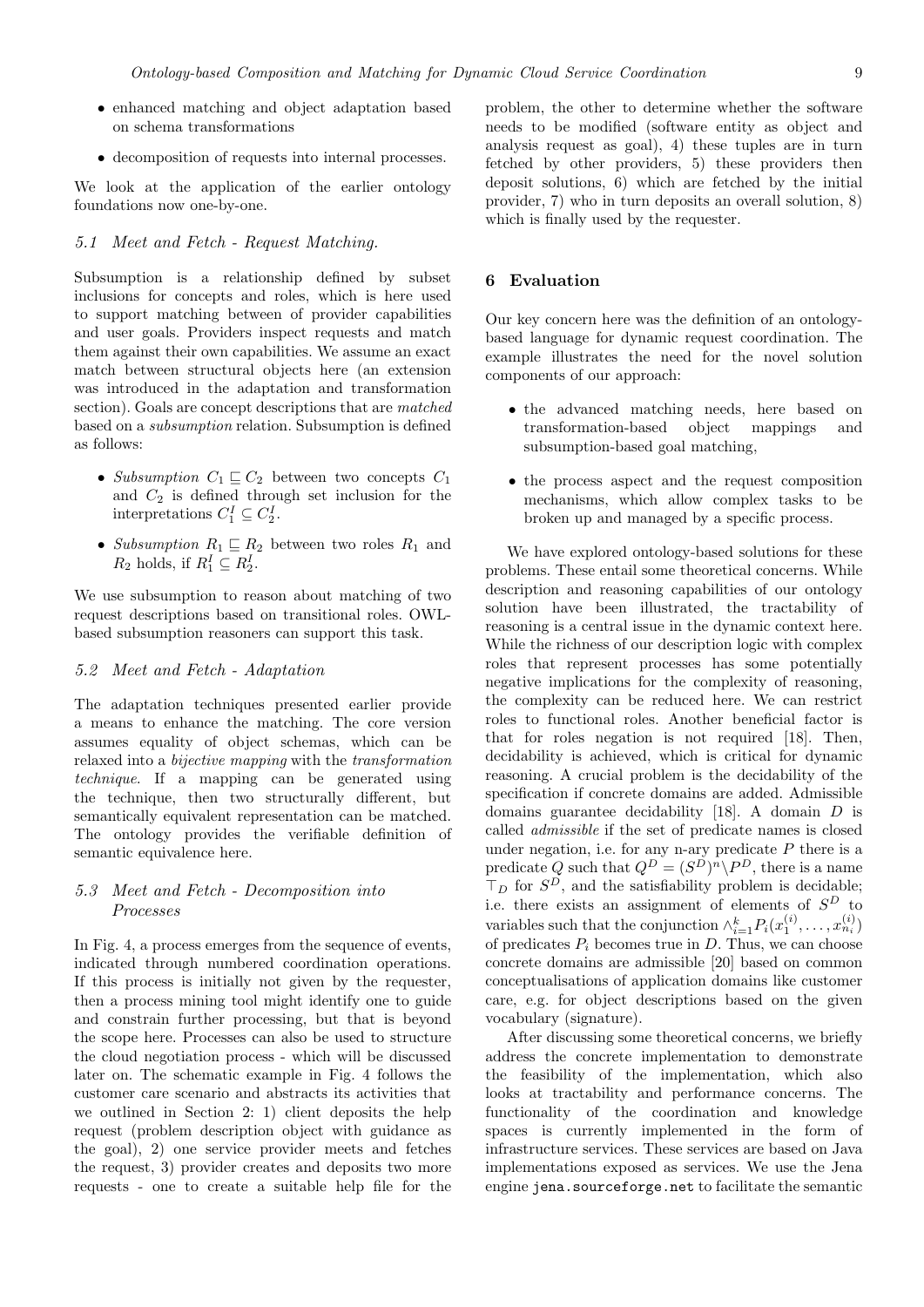

Figure 4 Abstract Coordinated Process of Requests

functions (knowledge space) on top of the LighTSbased coordination space (lights.sourceforge.net/). Full behavioural composition is currently not supported, however, this architecture demonstrates the feasibility of ontology-based processing at runtime.

Our results to-date show an acceptable performance overhead of around normally not more than 10% for coordination activities (dynamic matching) in a distributed environment for simple scenarios compared a traditional hardwired WS-BPEL composition of services. The required flexibility gain is achieved (in comparison to a WS-BPEL solution) by enabling dynamic composition.

Besides flexibility, scalability is another issue. Our proposal addresses a scalability problem often associated with more static forms of service composition such as orchestration and choreography. A central success criterion is here the ability to deal with (i.e. match) requests in adequate time (assuming suitable providers). Our results demonstrate a non-linear (polynomial) increase of processing times if we increase input parameters in different dimensions. These dimensions include

- the number of participants (processes that access the tuple space),
- the length of tuples for matching (representing) complex requests) and
- the number of different types of requests (representing different service types being handled concurrently).

We have run tests with up to 10000 requestors (with an average of 3 providers per request) and request tuples of up to 10000 bytes. The worst case was a matching time (including deposit, meet to determine the semantic match and fetch to commit) of 10.8 seconds (for the combination of maximum values on a standard PC). In practice, this albeit rare situation can be alleviated by clustering request types and providing targetted coordination spaces for specific (sub)domains, in which case the execution time would reduced by at least an order of magnitude.

## 7 Related Work

The coordination paradigm applied here is a fundamental change to existing service discovery and matching approaches. Coordination models have been widely used to organise collaboration. The Linda tuple space coordination model [4] has influenced a wide range of variations including our on work on concurrent task coordination in programming languages [5], which in turn has influenced the solution here. More recently, domain- and application context-specific solutions and approaches based on semantic extensions have been investigated [10]. However, dynamic environments have not yet been addressed. Over the past years, coordination has received much attention [7, 8, 9] due to the emergence of collaborative ICT-supported environments, ranging from workflow and collaborative work to technical platforms such as service collaboration. The latter ones have also been applied to service composition and mediation. In [23], an ontology-based collaboration approach is described that is similar to our in that it advocates a push-service object of coordination. We have added to semantic mediation approaches like [10, 23] by including a process notion as a central component of request tuples, supported by a process-centric ontology language. Through the goal/state link, this process context is linked to the request coordination technique focussing on objects are primary entities.

WSMO [17] is an example of a service ontology that enables composition and matching support. Service ontologies are ontologies to describe Web services, aiming to support their semantics-based and, as here, goal-based discovery in Web service registries. The Web Service Process Ontology WSPO [20, 24] is also a service ontology, but its focus is the support of description and reasoning about service composition and service-based architectural configuration, which forms the foundation of the process-element of requests here. We combine here a process-centric ontology (based on WSPO) with composition and deploy this in a dynamic composition environment.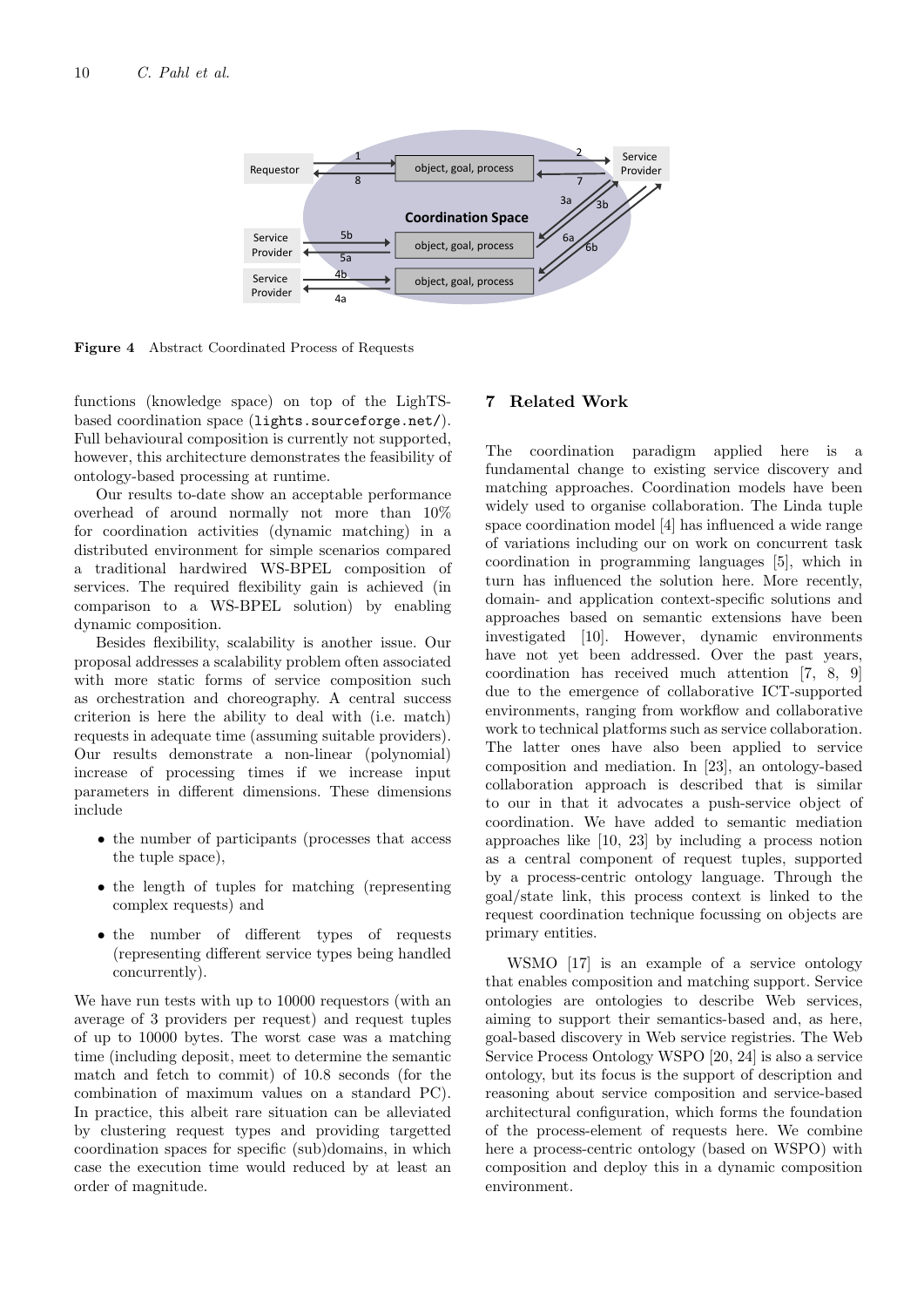# 8 Conclusions

Integration and coordination of services is at the core of dynamic service architectures such as cloud computing platforms. Manually designed service applications support software systems in classical sectors such as finance and telecommunications. However, their structural inflexibility makes changes difficult. Current service computing platforms suffer also from scalability problems. Our coordination space techniques enhances collaboration capabilities in the context of dynamic applications. Decoupling requesters from providers through the space achieves flexibility, which particularly benefits the cross-organisational setting of cloud computing. This flexibility is needed to support brokered and mediated cloud service compositions. Scalability can also be achieved through a passive coordination architecture with reduced coordination support - which, however, necessitates the cooperation of providers to engage and pro-actively use the coordination space as a market place.

Our focus here has been on an ontology language for service request composition and matching, which is at the core of an ontological framework for cloud service coordination, particularly addressing the adaptation and (de)composition needs of cloud mediation. Based on a description logic formalisation, it provides compositionoriented description operators and a subsumption-based matching construct. We have specifically looked at tractability problems, which are important for dynamic environments. The main contribution is an ontologybased matching solution that is based on structured, composed requests and the customisation of this framework for a dynamic composition environment. Abstract specifications of data and behaviour, formalised as ontology-based models, are at the core. These models are processed to generate or control service execution. A key concern observed is a trade-off between the richness of the language for matching and performance requirements in dynamic environments.

While we have defined the core coordination principles here, the range of supporting features needs to be investigated further. Part of this are faulttolerance features supporting self-management and semantic techniques deducing object and process types from possibly incomplete information [27]. Trust is a related aspect that needs to be addressed. We have occasionally indicated advanced functionality; this could further include the automated identification of processes based on stored process history or the possibility to consider non-functional aspects reflected in profiles and context models during matching. The rationale behind the process element in the request triples is to support common interactions, such as negotiation protocols that complete the necessary handshake where the requestor actually approves a provider before proceeding. The interaction sequences can be added by the broker as process patterns into request executions.

## References

- [1] Alonso, G., Casati, F., Kuno, H. and Machiraju, V. (2004) Web Services - Concepts, Architectures and Applications. Springer-Verlag, Berlin.
- [2] Hayes, B. (2008) Cloud computing. Communications of the ACM 51(7):9-11.
- [3] Rao, J. and Su, X. (2004) A Survey of Automated Web Service Composition Methods. In Intl. Workshop on Semantic Web Services and Web Process Composition 2004. Springer-Verlag, LNCS 3387, pp. 43-54.
- [4] Gelernter, D. (1985) Generative Communication in Linda. ACM Transactions on Programming Languages and Systems 7(1):80-112.
- [5] Doberkat, E.-E., Hasselbring, W. and Pahl, C. (1996) Investigating Strategies for Cooperative Planning of Independent Agents through Prototype Evaluation. In Proc. First International Conference on Coordination Models and Languages. Springer-Verlag, LNCS 1061, pp. 416-419.
- [6] Doberkat, E.-E., Franke, W., Gutenbeil, U., Hasselbring, W., Lammers, U. and Pahl, C. (1992) PROSET A Language for Prototyping with Sets. In Proc. Third International Workshop on Rapid System Prototyping. pp. 235248.
- [7] Johanson, B. and Fox, A. (2004) Extending Tuplespaces for Coordination in Interactive Workspaces. Journal of Systems and Software 69(3):243-266.
- [8] Li, Z. and Parashar, M. (2005) Comet: A Scalable Coordination Space for Decentralized Distributed Environments. In Proceedings of the Second international Workshop on Hot Topics in Peer-To-Peer Systems HOT-P2P. IEEE, pp. 104-112.
- [9] Balzarotti, D., Costa, P. and Picco, G.P. (2007) The LighTS tuple space framework and its customization for context-aware applications. Web Intelligence and Agent Systems 5(2): 215-231.
- [10] Nixon, L., Antonechko, O. and Tolksdorf, R. (2007) Towards Semantic tuplespace computing: the Semantic web spaces system. In Proceedings of the 2007 ACM Symposium on Applied Computing SAC '07. ACM, pp. 360-365.
- [11] NIST. Process Specification Language (PSL) Ontology - Current Theories and Extensions. National Institute of Standards and Technology, USA. Available from: http://www.mel.nist.gov/psl/ontology.html [Accessed 10 Oct 2011].
- [12] Pahl, C. (2010) Dynamic Adaptive Service Architecture - Towards Coordinated Service Composition. In European Conference on Software Architecture ECSA'2010. Springer-Verlag, LNCS, pp. 472-475.
- [13] Pahl, C. and Zhu, Y. (2006) A Semantical Framework for the Orchestration and Choreography of Web Services. In Proceedings of the International Workshop on Web Languages and Formal Methods (WLFM 2005). Electronic Notes in Theoretical Computer Science  $151(2):3-18.$
- [14] Schaffert, S. (2004) Xcerpt: A Rule-Based Query and Transformation Language for the Web. PhD Thesis, University of Munich.